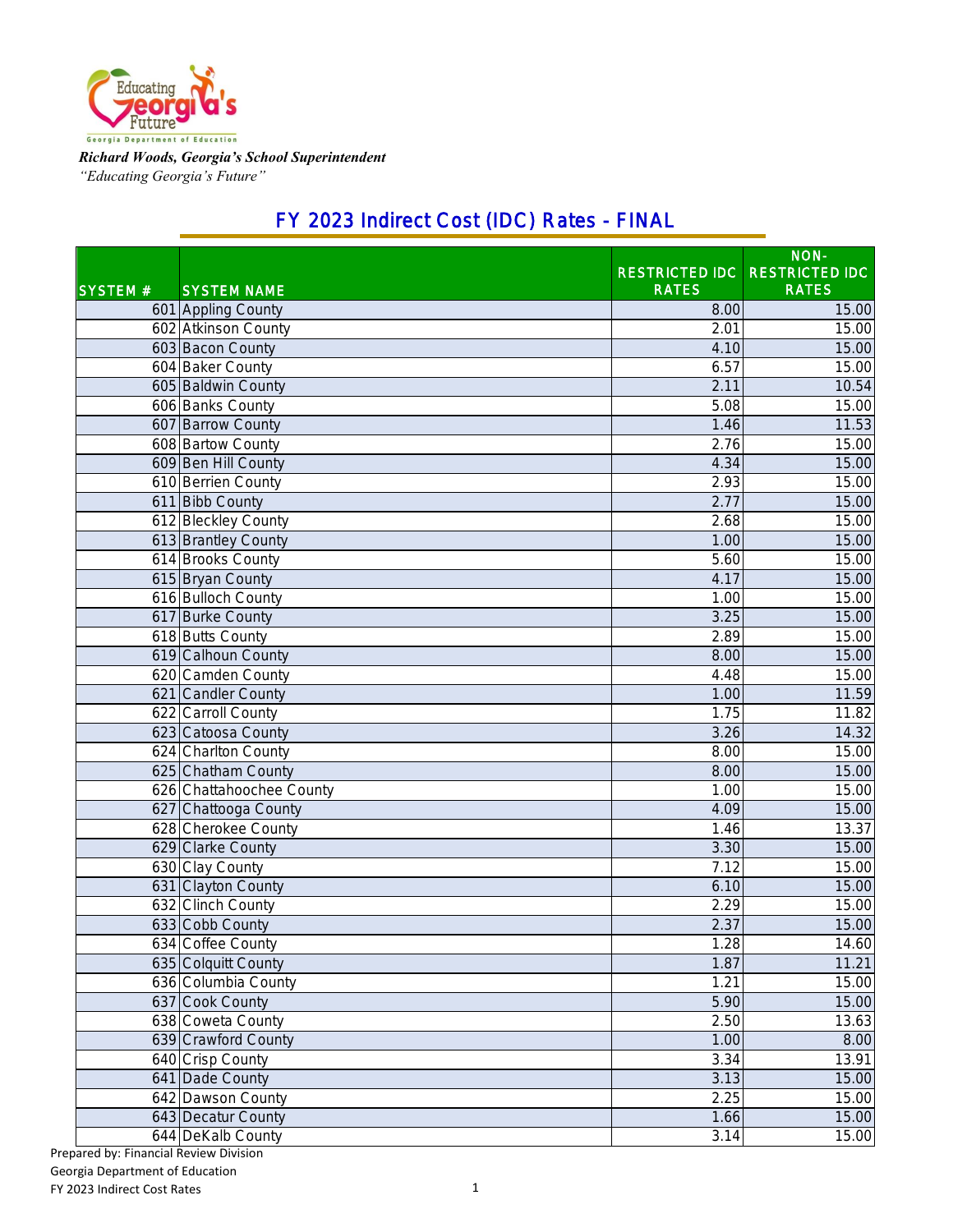# FY 2023 Indirect Cost (IDC) Rates - FINAL

|                |                       |                       | NON-                  |
|----------------|-----------------------|-----------------------|-----------------------|
|                |                       | <b>RESTRICTED IDC</b> | <b>RESTRICTED IDC</b> |
| <b>SYSTEM#</b> | <b>SYSTEM NAME</b>    | <b>RATES</b>          | <b>RATES</b>          |
|                | 645 Dodge County      | 1.00                  | 10.49                 |
|                | 646 Dooly County      | 4.61                  | 15.00                 |
|                | 647 Dougherty County  | 5.00                  | 15.00                 |
|                | 648 Douglas County    | 3.52                  | 15.00                 |
|                | 649 Early County      | 1.32                  | 15.00                 |
|                | 650 Echols County     | 4.71                  | 15.00                 |
|                | 651 Effingham County  | 1.53                  | 10.00                 |
|                | 652 Elbert County     | 4.55                  | 15.00                 |
|                | 653 Emanuel County    | 3.44                  | 15.00                 |
|                | 654 Evans County      | 1.00                  | 15.00                 |
|                | 655 Fannin County     | 1.86                  | 14.60                 |
|                | 656 Fayette County    | 3.87                  | 15.00                 |
|                | 657 Floyd County      | 4.09                  | 15.00                 |
|                | 658 Forsyth County    | 3.11                  | 15.00                 |
|                | 659 Franklin County   | 1.47                  | 13.52                 |
|                | 660 Fulton County     | 5.51                  | 15.00                 |
|                | 661 Gilmer County     | 1.97                  | 15.00                 |
|                | 662 Glascock County   | 1.00                  | 15.00                 |
|                | 663 Glynn County      | 1.77                  | 14.64                 |
|                | 664 Gordon County     | 6.20                  | 15.00                 |
|                | 665 Grady County      | 1.99                  | 11.71                 |
|                | 666 Greene County     | 4.68                  | 15.00                 |
|                | 667 Gwinnett County   | 6.03                  | 15.00                 |
|                | 668 Habersham County  | 1.56                  | 9.34                  |
|                | 669 Hall County       | 3.33                  | 10.76                 |
|                | 670 Hancock County    | 8.00                  | 15.00                 |
|                | 671 Haralson County   | 3.52                  | 15.00                 |
|                | 672 Harris County     | 4.21                  | 15.00                 |
|                | 673 Hart County       | 3.05                  | 15.00                 |
|                | 674 Heard County      | 6.25                  | 15.00                 |
|                | 675 Henry County      | 1.82                  | 11.99                 |
|                | 676 Houston County    | 2.39                  | 11.90                 |
|                | 677 Irwin County      | 2.16                  | 11.75                 |
|                | 678 Jackson County    | 4.76                  | 15.00                 |
|                | 679 Jasper County     | 3.08                  | 15.00                 |
|                | 680 Jeff Davis County | 2.58                  | 15.00                 |
|                | 681 Jefferson County  | 2.21                  | 15.00                 |
|                | 682 Jenkins County    | 2.59                  | 12.97                 |
|                | 683 Johnson County    | 4.23                  | 15.00                 |
|                | 684 Jones County      | 1.24                  | 14.09                 |
|                | 685 Lamar County      | 3.11                  | 15.00                 |
|                | 686 Lanier County     | 2.19                  | 15.00                 |
|                | 687 Laurens County    | 3.86                  | 15.00                 |
|                | 688 Lee County        | 2.34                  | 15.00                 |
|                | 689 Liberty County    | 1.00                  | 10.74                 |
|                | 690 Lincoln County    | 3.72                  | 15.00                 |
|                | 691 Long County       | 1.73                  | 12.73                 |
|                | 692 Lowndes County    | 5.40                  | 15.00                 |
|                | 693 Lumpkin County    | 2.27                  | 15.00                 |
|                | 694 Macon County      | 4.05                  | 15.00                 |
|                | 695 Madison County    | 2.74                  | 8.28                  |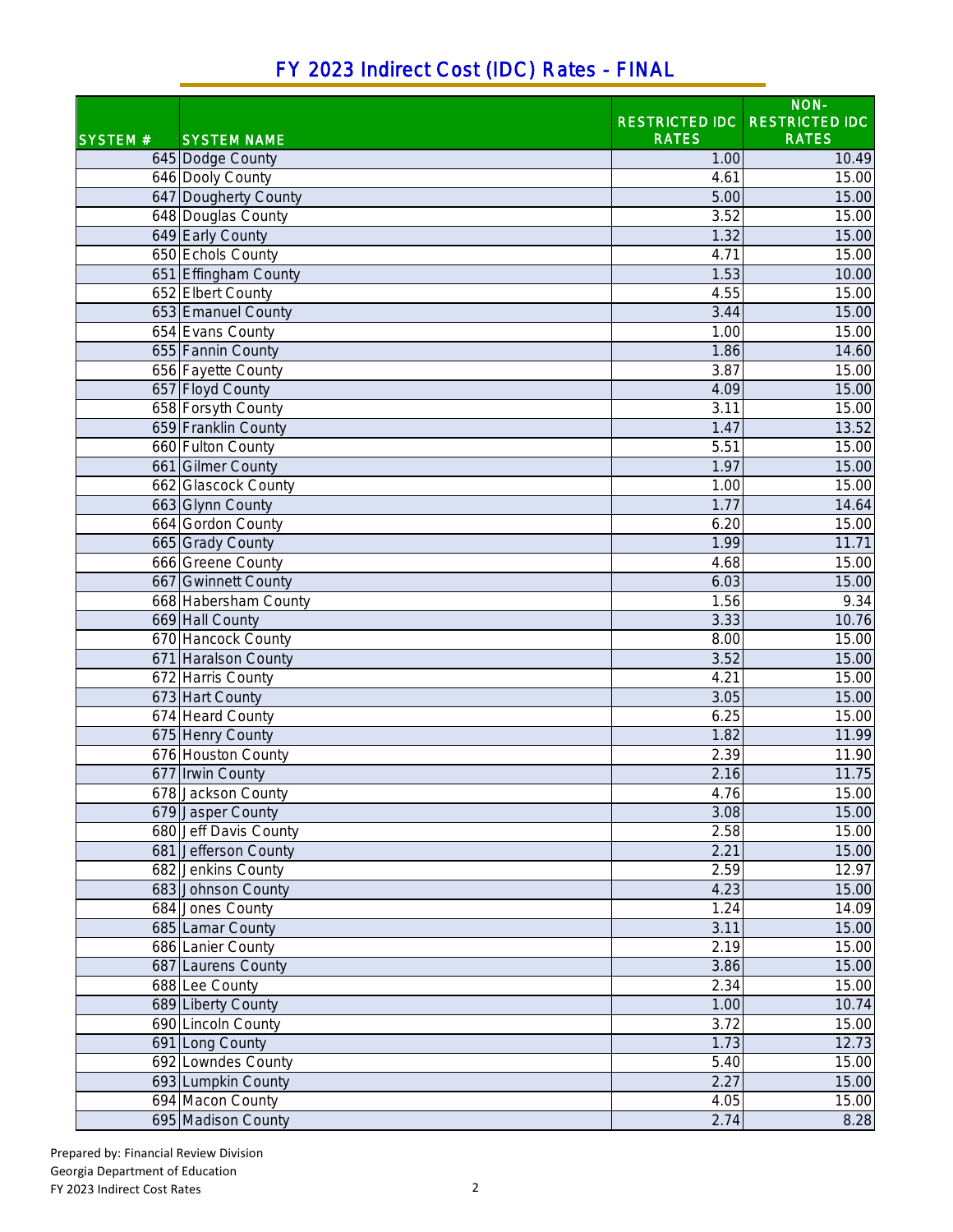#### SYSTEM # SYSTEM NAME RESTRICTED IDC RATES NON-RESTRICTED IDC RATES 696 Marion County 15.00 16.00 16.00 16.00 16.00 16.00 16.00 16.00 16.00 16.00 16.00 16.00 16.00 16.00 16.00 16 697 McDuffie County **6.34** 15.00 698 McIntosh County 2.32 15.00 699 Meriwether County **699 Meriwether County** 6.15 15.00 700 Miller County 8.00 15.00 701 Mitchell County 4.27 15.00 702 Monroe County 2.13 15.00 703 Montgomery County 1.94 15.00 704 Morgan County 15.00 **15.00** 15.00 **15.00** 705 Murray County 2.13 12.62 706 Muscogee County 3.52 15.00 707 Newton County 1.94 11.66 708 Oconee County 1.70 14.45 Top Oglethorpe County **2.29** 13.95 The Paulding County 2.04 11.01 11.01 11.01 11.01 11.01 11.01 11.01 11.01 11.01 11.01 11.01 11.01 11.01 11.01 1 711 Peach County 2.74 15.00 712 Pickens County 4.00 15.00 713 Pierce County 2.54 15.00 714 Pike County **14.79** 14.79 115 Polk County 1.93 13.98<br>
216 Pulaski County 1.93 13.98 13.98 13.98 13.98 13.98 13.98 13.98 13.98 13.98 13.98 13.98 13.98 148 716 Pulaski County 6.48 and 5.09 and 5.09 and 5.09 and 5.09 and 5.09 and 5.09 and 5.09 and 5.09 and 5.09 and 5.09 and 5.09 and 5.09 and 5.09 and 5.09 and 5.09 and 5.09 and 5.09 and 5.09 and 5.09 and 5.09 and 5.09 and 5.09 717 Putnam County **5.39** 15.00 718 Quitman County 5.33 15.00 The Rabun County **8.00** 15.00 **15.00** 15.00 **15.00** 15.00 **15.00** 15.00 **15.00** 15.00 **15.00** 15.00 **15.00** T20 Randolph County 1.94 15.00 T21 Richmond County 2018 13:51 13:51 13:51 13:51 13:51 13:51 13:51 13:51 13:51 13:51 13:51 13:51 13:51 13:51 13:51 13:51 13:51 13:51 13:51 13:51 13:51 13:51 13:51 13:51 13:51 13:51 13:51 13:51 13:51 13:51 13:51 13:51 13:51 722 Rockdale County 2.84 15.00 The State County of the State County of the State County of the State County of the State County of the State County of the State County of the State County of the State County of the State County of the State County of th T24 Screven County **13.25** and 13.25 725 Seminole County 2.50 13.22 T26 Spalding County 2.93 13.73 The stephens County and the stephens County of the stephens County and the stephens of the stephens of the stephens of the stephens of the stephens of the stephens of the stephens of the stephens of the stephens of the ste 728 Stewart County 4.43 15.00 729 Sumter County 3.90 15.00 730 Talbot County **8.00** 15.00 **731** Taliaferro County **15.00** 15.00 732 Tattnall County 4.02 15.00 733 Taylor County 7.28 15.00 734 Telfair County 2.93 15.00 735 Terrell County 2.57 15.00 736 Thomas County 2008 15:00 15:00 15:00 15:00 15:00 15:00 15:00 15:00 15:00 15:00 15:00 15:00 15:00 15:00 15:0 **737 Tift County 1.09 9.53** Toombs County 1.00 8.18<br>
Tags Towns County 1.62 8.18<br>
Tags Towns County 1.62 8.19 **739 Towns County 2.92 1.62** 1.62 Treutlen County **3.37** 13.29 741 Troup County 2008 15.00 November 2008 15.00 November 2008 15.00 November 2008 15.00 November 2008 15.00 No 742 Turner County 8.00 15.00 743 Twiggs County 5.32 15.00 744 Union County 3.80 15.00 745 Thomaston-Upson 2.01 15.00 746 Walker County 1.28 13.98

### FY 2023 Indirect Cost (IDC) Rates - FINAL

Prepared by: Financial Review Division Georgia Department of Education FY 2023 Indirect Cost Rates 3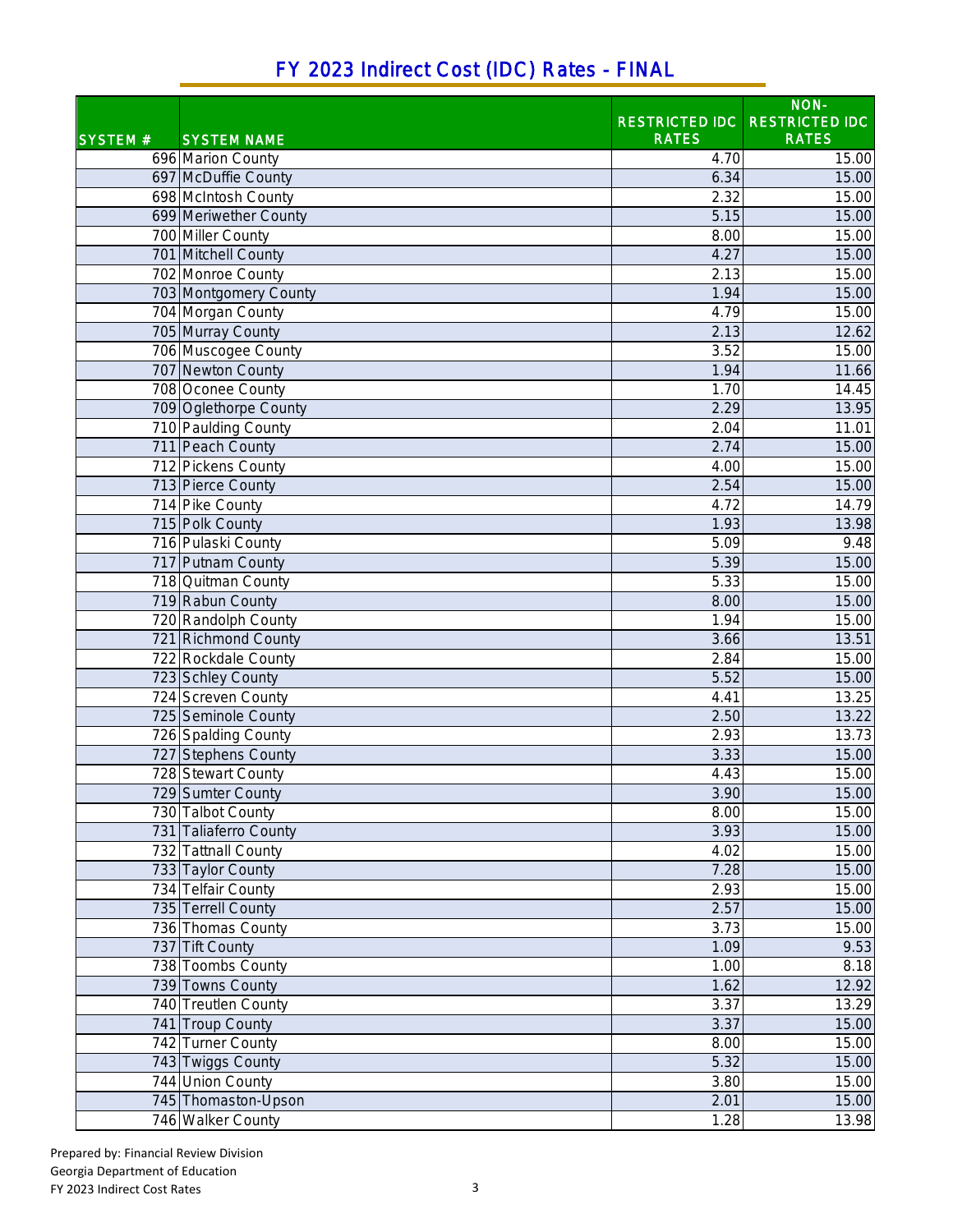| FY 2023 Indirect Cost (IDC) Rates - FINAL |  |
|-------------------------------------------|--|
|-------------------------------------------|--|

|                |                                   |              | NON-                          |
|----------------|-----------------------------------|--------------|-------------------------------|
|                |                                   |              | RESTRICTED IDC RESTRICTED IDC |
| <b>SYSTEM#</b> | <b>SYSTEM NAME</b>                | <b>RATES</b> | <b>RATES</b>                  |
|                | 747 Walton County                 | 2.93         | 11.67                         |
|                | 748 Ware County                   | 2.29         | 14.68                         |
|                | 749 Warren County                 | 8.00         | 15.00                         |
|                | 750 Washington County             | 6.17         | 15.00                         |
|                | 751 Wayne County                  | 2.72         | 13.70                         |
|                | 752 Webster County                | 5.16         | 15.00                         |
|                | 753 Wheeler County                | 5.12         | 15.00                         |
|                | 754 White County                  | 2.08         | 15.00                         |
|                | 755 Whitfield County              | 3.56         | 12.82                         |
|                | 756 Wilcox County                 | 2.27         | 15.00                         |
|                | 757 Wilkes County                 | 7.65         | 15.00                         |
|                | 758 Wilkinson County              | 1.94         | 15.00                         |
|                | 759 Worth County                  | 1.00         | 15.00                         |
|                | 761 Atlanta Public                | 5.60         | 15.00                         |
|                | 763 Bremen City                   | 4.09         | 15.00                         |
|                | 764 Buford City                   | 8.00         | 15.00                         |
|                | 765 Calhoun City                  | 4.52         | 15.00                         |
|                | 766 Carrollton City               | 1.00         | 13.87                         |
|                | 767 Cartersville City             | 3.33         | 15.00                         |
|                | 769 Chickamauga City              | 8.00         | 15.00                         |
|                | 771 Commerce City                 | 3.65         | 15.00                         |
|                | 772 Dalton City                   | 3.76         | 13.00                         |
|                | 773 Decatur City                  | 4.69         | 15.00                         |
|                | 774 Dublin City                   | 8.00         | 15.00                         |
|                | 776 Gainesville City              | 4.61         | 15.00                         |
|                | 779 Jefferson City                | 2.72         | 10.93                         |
|                | 781 Marietta City                 | 2.68         | 15.00                         |
|                | 784 Pelham City                   | 1.50         | 11.37                         |
|                | 785 Rome City                     | 1.72         | 15.00                         |
|                | 786 Social Circle City            | 4.47         | 15.00                         |
|                | 789 Thomasville City              | 1.85         | 14.35                         |
|                | 791 Trion City                    | 3.75         | 15.00                         |
|                | 792 Valdosta City                 | 2.15         | 15.00                         |
|                | 793 Vidalia City                  | 3.07         | 15.00                         |
|                | 850 Northwest Georgia RESA        | 3.66         | 8.00                          |
|                | 852 North Georgia RESA            | 5.10         | 13.88                         |
|                | 854 Pioneer RESA                  | 2.47         | 9.70                          |
|                | 856 Metro RESA                    | 5.13         | 8.49                          |
|                | 858 Northeast Georgia RESA        | 3.33         | 8.00                          |
|                | 860 West Georgia RESA             | 6.84         | 13.80                         |
|                | 862 Griffin RESA                  | 8.00         | 15.00                         |
|                | 864 Middle GA RESA                | 6.59         | 14.90                         |
|                | 866 Oconee RESA                   | 3.92         | 13.95                         |
|                | 868 Central Savannah River RESA   | 2.75         | 12.30                         |
|                | 872 Chattahoochee - Flint RESA    | 1.86         | 8.90                          |
|                | 876 Heart of Georgia RESA         | 1.65         | 10.38                         |
|                | 880 First District RESA           | 3.39         | 8.64                          |
|                | 884 SWGA RESA                     | 3.34         | 15.00                         |
|                | 886 Coastal Plains RESA           |              |                               |
|                |                                   | 8.00         | 15.00                         |
|                | 888 Okefenokee RESA               | 8.00         | 15.00                         |
|                | 7820108 Mountain Education Center | 8.00         | 15.00                         |